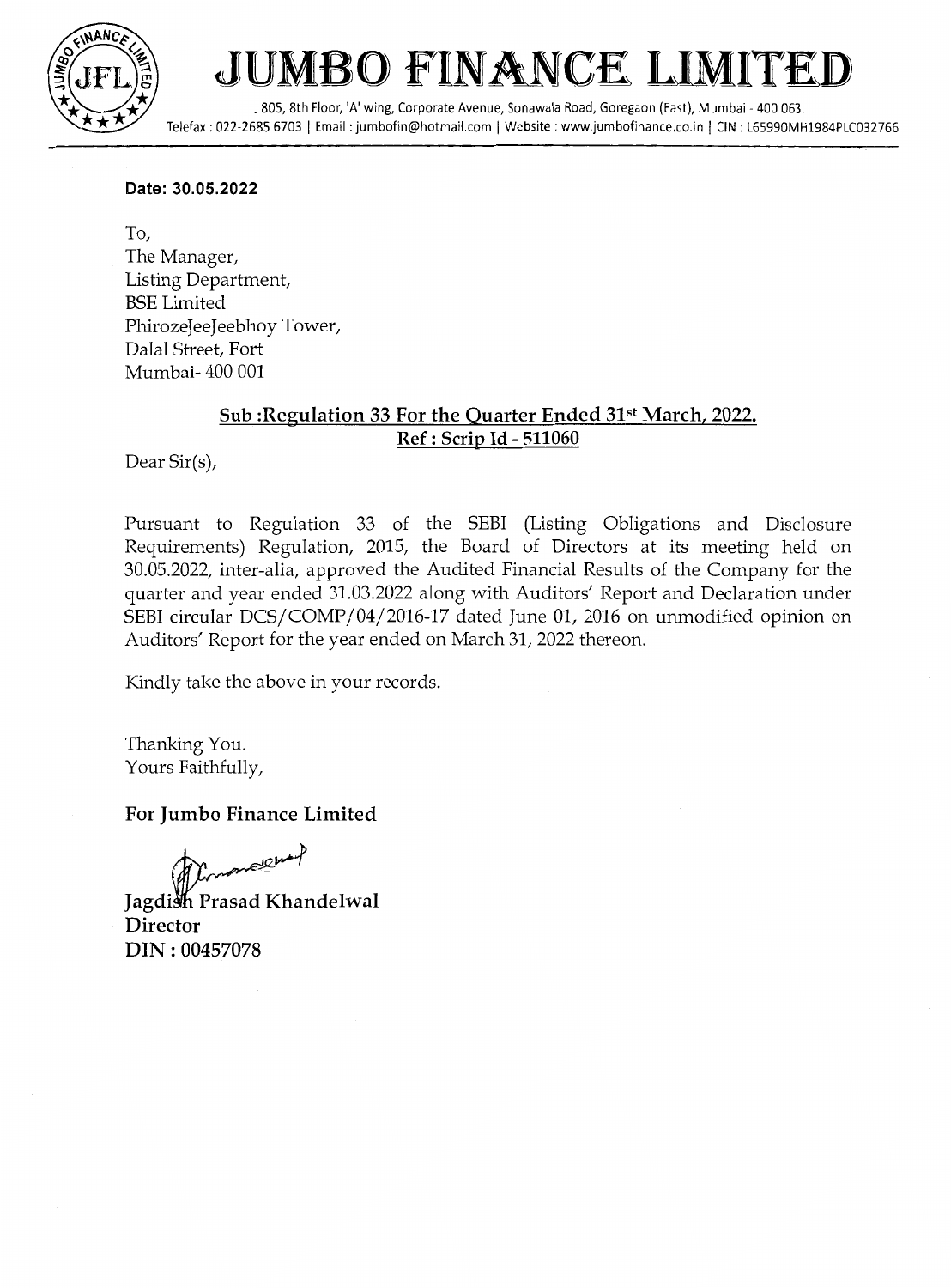

JUMBO FINANCE LIMITED . 805, 8th Floor, 'A' wing, Corporate Avenue, Sonawala Road, Goregaon (East), Mumbai - 400 053.

Telefax: 022-2685 5703 I Email : jumbofin@hotmail.com I Website : www.jumbofinance.co.in I CJN : L65990MH1984PLC032765

### STATEMENT OF AUDITED FINANCIAL RESULTS FOR THE QUARTER ENDED 31st March, 2022

|                | (Rs. In Lacs except earning Per Share)                             |                |                          |                |                |                |
|----------------|--------------------------------------------------------------------|----------------|--------------------------|----------------|----------------|----------------|
|                |                                                                    | Quarter ended  | Quarter ended            | Quarter ended  | Year ended     | Year ended     |
|                | <b>Particulars</b>                                                 | $(31-03-2022)$ | $(31-12-2021)$           | $(31-03-2021)$ | $(31-03-2022)$ | $(31-03-2021)$ |
| Sr.no.         |                                                                    |                |                          |                |                |                |
|                |                                                                    | Audited        | <b>Unaudited</b>         | Audited        | Audited        | Audited        |
|                |                                                                    |                |                          |                |                |                |
| 1              | Revenue from operations                                            | 434.58         | 30.60                    | 1784.30        | 515.73         | 1864.05        |
| $\mathbf{2}$   | Other Income                                                       | 30.91          | 130.58                   | 124.61         | 251.64         | 256.28         |
|                | Total Income (1 to3)                                               | 465.49         | 161.18                   | 1,908.91       | 767.37         | 2,120.33       |
| 3              | <b>EXPENSES:</b>                                                   |                |                          |                |                |                |
|                | Purchases                                                          |                | $\overline{\phantom{a}}$ | 1,503.00       |                | 1,503.00       |
|                | a Change in Inventory                                              |                |                          |                |                |                |
|                | b Employee Benefits Expense                                        | 9.39           | 8.46                     | 9.49           | 34.74          | 40.71          |
|                | clFinance Cost                                                     | 28.34          | 43.31                    | 172.96         | 148.34         | 214.83         |
|                | e Depreciation & Amortization Expense                              |                |                          | 0.02           | 0.04           | 0.08           |
|                | d Other Expenses                                                   | 17.85          | 10.49                    | 25.03          | 48.51          | 359.44         |
|                | <b>Total Expenses</b>                                              | 55.58          | 62.26                    | 1,710.50       | 231.63         | 2,118.06       |
| 4              | Profit before tax (3-4)                                            | 409.91         | 98.92                    | 198.41         | 535.74         | 2.27           |
| 5              | Tax expense:                                                       |                |                          |                |                |                |
|                | (a) Current Tax                                                    | 33.41          | $\overline{\phantom{a}}$ | 35.49          | 33.41          | 35.49          |
|                | (b) Deffered Tax                                                   | (0.14)         |                          | 0.01           | (0.14)         | 0.01           |
|                | (c) Mat credit entitlement                                         |                |                          |                |                |                |
|                | (d) short /(excess) of earlier year                                |                |                          |                |                | (1.08)         |
| 6              | Net Profit for the Period (5-6)                                    | 376.64         | 98.92                    | 162.91         | 502.47         | (32.15)        |
| $\overline{7}$ | Other Comprehensive Income                                         |                |                          |                |                |                |
|                | a items that will not be reclassified to profit or loss income tax |                |                          |                |                |                |
|                | relating to items that will not be reclassified to profit and loss | 11.20          | $-41.39$                 | 110.39         | 116.17         | 609.54         |
|                | b Items that will be reclassified to profit or loss income tax     |                |                          |                |                |                |
|                | relating to items that will be reclassified to profit and loss     |                |                          |                |                |                |
|                | Total other Comprehensive income                                   | 11.20          | $-41.39$                 | 110.39         | 116.17         | 609.54         |
|                | Total Comprehensive income (comprising profit for the pd. (after   |                |                          |                |                |                |
| 8              | tax) and other comprehensive income(after $Tax$ )(7+8)             | 387.84         | 57.53                    | 273.30         | 618.64         | 577.39         |
|                |                                                                    |                |                          |                |                |                |
| 9              | paid-up Equity Share Capital (Face Value Rs. 10/- each)            | 487.68         | 487.68                   | 487.68         | 487.68         | 487.68         |
| 10             | Earnings Per Share (EPS) (Rs.)                                     |                |                          |                |                |                |
|                | Basic (Rs.)                                                        | 7.95           | 1.18                     | 5.60           | 12.69          | 11.84          |
|                | Diluted (Rs.)                                                      | 7.95           | 1.18                     | 5.60           | 12.69          | 11.84          |

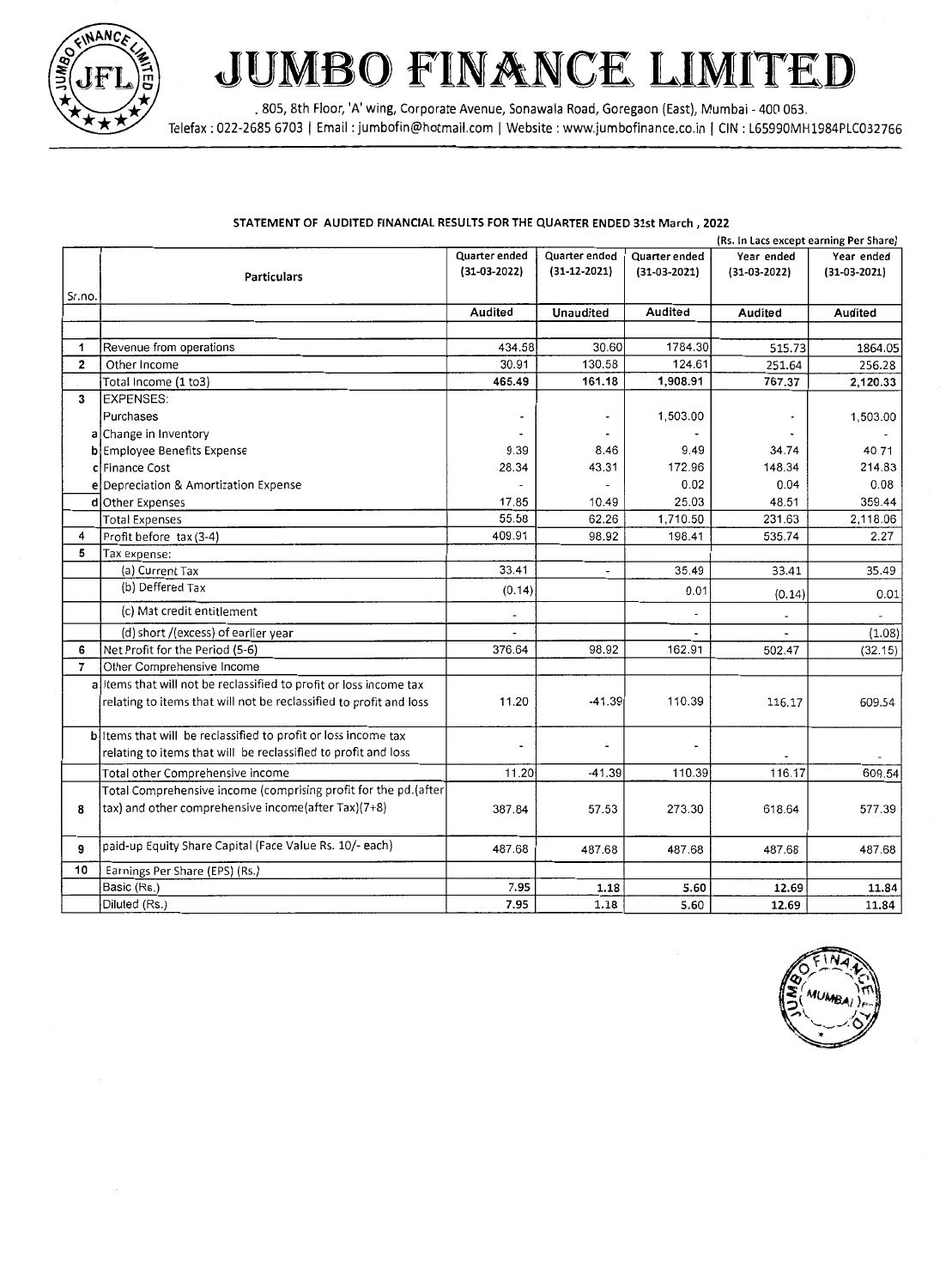

### **JUMBO FINANCE LIMI**

. 805, 8th Floor, 'A' wing, Corporate Avenue, Sonawala Road, Goregaon (East), Mumbai - 400 063. Telefax: 022-2685 6703 I Email: jumbofin@hotmail.com I Website: www.jumbofinance.co.in I CIN: L65990MH1984PLC032766

### **I Notes:**

- 1 The above audited financial results of the company for the quarter ended 31st March,2022 have been reviewed by the Audit Committee and approved by the Board of Directors in their meeting held on 30.05.2022.The Auditor has carried out 'Limited Review Report' of the above result .
- 2 This Unaudited Financial Results have been prepared in accordance with the Companies(Indian Acounting Standards) Rules, 2015 (IND AS) prescribed under Sec 133 of the Companies Act, 2013 and other recognised accounting practises and policies to the extent applicable. These results are prepared as per IND-AS as notified by MCA dated 16.02.2015.
- 3 The Limited review as required under Regulation 33 of the SEBI(Listing Obligation and Disclosure Requirements) Regulation, 2015 has been completed by the auditors of the company.
- 4 Figures of the previous quarter/year are rearranged and regrouped whenever necessary for the purpose of IND AS comparison.The company has exercised necessary due diligence to ensure that the financial results of these periods provide a true & fair view of its affairs.
- 5 There is no reportable sigment pusuant to IND-AS-108
- 6 Reconcilation of net profit or loss reported in accordance with indian GAPP to total comprehensive income in accordance with IND-AS for the quarter ended March 31,2022 are as under

| Description                                   |               | Standlone  |  |
|-----------------------------------------------|---------------|------------|--|
|                                               | quarter ended | Year ended |  |
|                                               | 31.03.2022    | 31.03.2021 |  |
| Net profit as per previous GAPP(Indian GAPP)  | 376.64        | (32.15)    |  |
| lLess: Fair valuation of investments          | 11.20         | 609.54     |  |
| Net profit for the quarter under IND-AS       | 387.84        | 577.39     |  |
| Other Comprehensiveincome (Net of Income Tax) |               |            |  |
| Total Comprehensive income for the quarter    | 38784         | 577.39     |  |

7 There are no exceptional/extraordinary items during the quarter ended 31st March, 2022.

- 8 During the quarter ended 31-03-2022, nil investors' complaints were received and there were nil complaint pending at the end of the quarter.
- 9 The above results are also available on the website of the Company "www.jumbofinance.co.in"

Place : Mumbai Date : 30-05-2022

For JUMBO FINANCE LIMITED  $\ell$  and  $\ell$ ector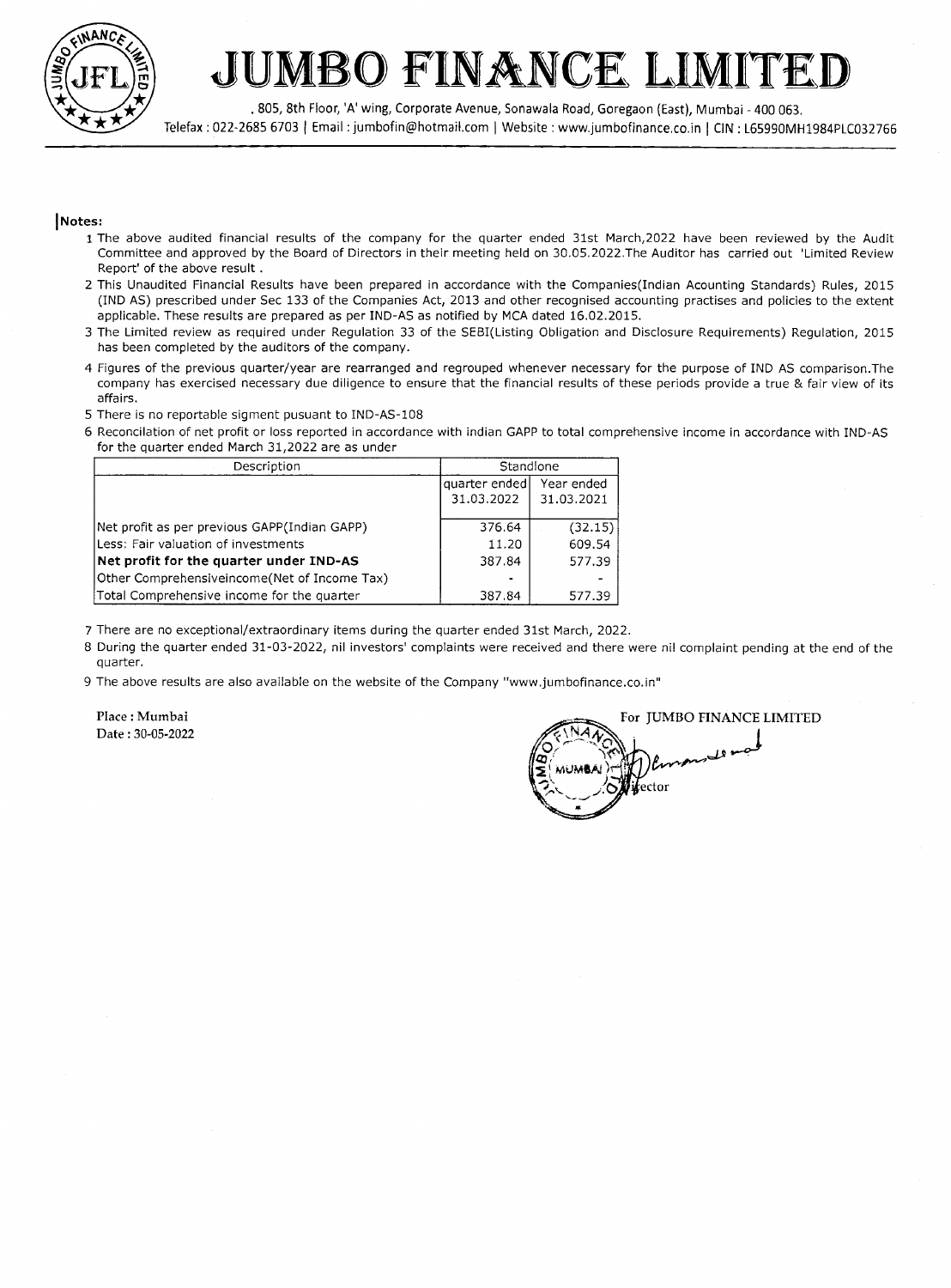

# $JUMBO\ FINANCE\ LIMITED$ . 805, 8th Floor, 'A' wing, Corporate Avenue, Sonawala Road, Goregaon (East), Mumbai - 400 063.

Telefax : 022-2685 6703 | Email : jumbofin@hotmail.com | Website : www.jumbofinance.co.in | CIN : L65990MH1984PLC032766

### AUDITED STANDALONE BALANCE SHEET AS AT MARCH 31,2022

|                                        |                | (Rs. in lakhs) |  |  |
|----------------------------------------|----------------|----------------|--|--|
|                                        | As at          | As at          |  |  |
| <b>Particulars</b>                     | 31-Mar-22      | 31-Mar-21      |  |  |
|                                        | Audited        | Audited        |  |  |
| <b>ASSETS</b>                          |                |                |  |  |
| 1. Non Current Assets                  |                |                |  |  |
| a) Fixed Assets                        | 0.00           | 0.04           |  |  |
| b) Financial assets                    |                |                |  |  |
| i) investments                         | 1351.96        | 1311.04        |  |  |
| c) Income tax assets                   | 0.29           | 0.15           |  |  |
| d) Other Non-Current Assets            | 9.23           | 15.67          |  |  |
| <b>Total - Non-Current Assets</b>      | 1361.48        | 1326.90        |  |  |
| 2. Current Assets                      |                |                |  |  |
| a) Financial assets                    |                |                |  |  |
| i) Cash and Cash Equivalents           | 65.42          | 6.71           |  |  |
| ii) Loans                              | 686.50         | 590.03         |  |  |
| <b>Other Current Assets</b>            | 29.38          | 44.37          |  |  |
| <b>Total - Current Assets</b>          | 781.30         | 641.11         |  |  |
| <b>Total Assets</b>                    | 2142.78        | 1968.01        |  |  |
| <b>EQUITY AND LIABILITIES</b>          |                |                |  |  |
| Equity:                                |                |                |  |  |
| a) Share Capital                       | 487.68         | 487.68         |  |  |
| b) Other equity                        | 953.22         | 334.58         |  |  |
| <b>Total - Equity</b>                  | 1440.90        | 822.26         |  |  |
| <b>LIABILITIES</b>                     |                |                |  |  |
| 1. Non-Current Liabilities             |                |                |  |  |
| <b>Total - Non Current Liabilities</b> | $\blacksquare$ | 0.00           |  |  |
| 2. Current Liabilities                 |                |                |  |  |
| (a) Financial Liabilities              |                |                |  |  |
| Borrowings                             | 667.95         | 1109.25        |  |  |
| b) other Current Liabilities           | 33.93          | 36.50          |  |  |
| <b>Total Current Liabilities</b>       | 701.88         | 1145.75        |  |  |
| TOTAL EQUITY AND LIABILITIES           | 2142.78        | 1968.01        |  |  |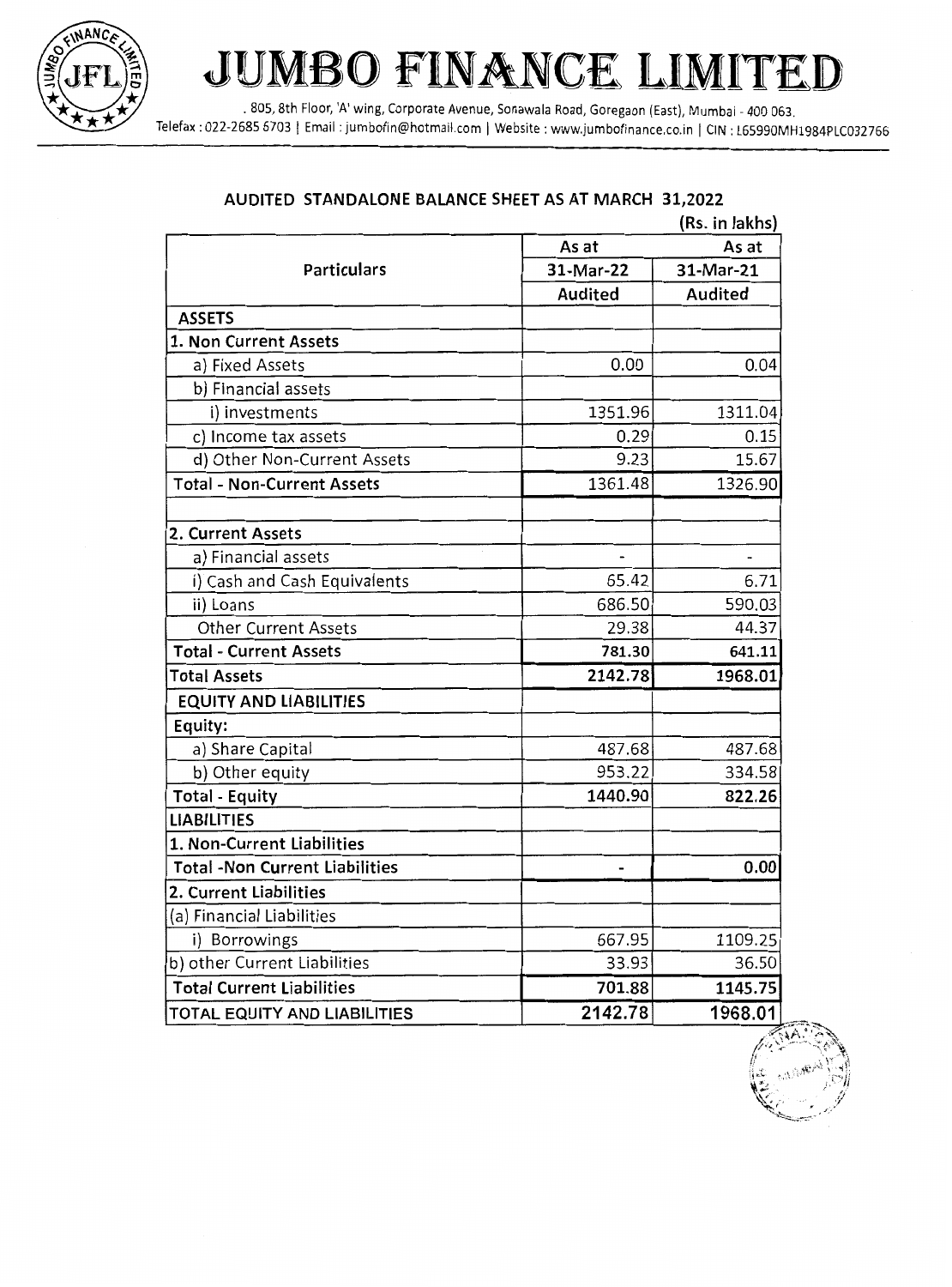

### **JUMBO FINANCE LIMITED**

. 805, 8th Floor, 'A' wing, Corporate Avenue, Sonawala Road, Goregaon (East}, Mumbai - 400 063. Telefax: 022-2685 6703 | Email: jumbofin@hotmail.com | Website : www.jumbofinance.co.in | CIN : L65990MH1984PLC032766

#### **STANDLONE CASH FLOW STATEMENT FOR THE YEAR ENDED 31<sup>5</sup> T MARCH, 2022**

|    | <b>PARTICULARS</b>                                                 | For the Year Ended<br>31.03.2022 |          | For the Year Ended<br>31.03.2021 |            |
|----|--------------------------------------------------------------------|----------------------------------|----------|----------------------------------|------------|
|    |                                                                    |                                  |          |                                  |            |
| Α. | CASH FLOW FROM OPERATING ACTIVITIES                                |                                  |          |                                  |            |
|    | Net profit / (loss) before Tax                                     |                                  | 535.74   |                                  | 2.27       |
|    | Add/(Less) Adjustments:                                            |                                  |          |                                  |            |
|    | Net loss on fair value change                                      |                                  | 82.90    |                                  | 575.11     |
|    | Depreciation                                                       |                                  | 0.04     |                                  | 0.08       |
|    | Operating Profit before working capital changes                    |                                  | 618.68   |                                  | 577.46     |
|    |                                                                    |                                  |          |                                  |            |
|    | Cash flow from operations before tax paid                          |                                  | 618.68   |                                  | 577.46     |
|    | Less: Direct Taxes paid (net of refund)                            |                                  | (0.14)   |                                  |            |
|    | Net Cash flow from Operating Activities                            |                                  | 618.54   |                                  | 577.46     |
| В. | CASH FLOW FROM INVESTING ACTIVITIES                                |                                  |          |                                  |            |
|    | Investments made during the year                                   | (40.92)                          |          | 1082.38                          |            |
|    | Other non current assets                                           | 6.44                             |          | 489.89                           |            |
|    | Other current assets                                               | 14.99                            |          | 15.01                            |            |
|    | Loan given during the year                                         | (96.47)                          |          | 44.32                            |            |
|    | Net Cash used in Investing Activities                              |                                  | (115.96) |                                  | 1,631.60   |
| c. | <b>CASH FLOW FROM FINANCING ACTIVITIES</b>                         |                                  |          |                                  |            |
|    | Loans borrowed during the year                                     | (441.30)                         |          | $-2208.19$                       |            |
|    | Other Current liablities                                           | (2.57)                           |          | 0.88                             |            |
|    | Net Cash flow from Financing Activities                            |                                  | (443.87) |                                  | (2,207.31) |
|    | Net increase / (decrease) in Cash and Cash equivalent<br>$(A+B+C)$ |                                  | 58.71    |                                  | 1.75       |
|    | Cash and Cash equivalents as at April 1                            |                                  | 6.71     |                                  | 4.96       |
|    | Cash and Cash equivalents as at March 31                           |                                  | 65.42    |                                  | 6.71       |



 $\bar{z}$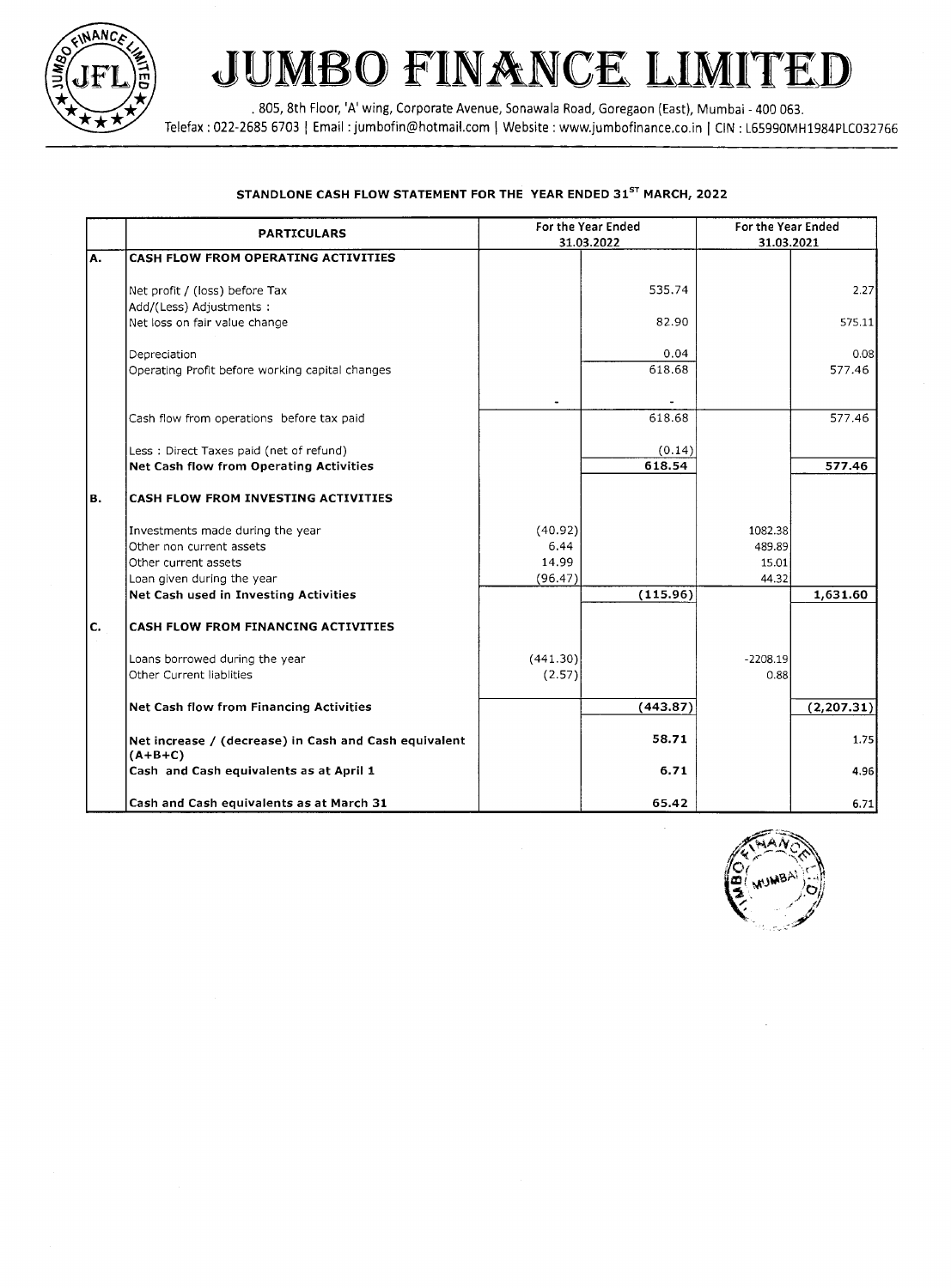

### **JBO FINANCE LIMIT**

. 805, 8th Floor, 'A' wing, Corporate Avenue, Sonawala Road, Goregaon (East), Mumbai - 400 063. Telefax : 022-2685 6703 | Email : jumbofin@hotmail.com | Website : www.jumbofinance.co.in | CIN : L65990MH1984PLC032766

**Date: 30.05.2022** 

The Manager Listing Department, Bombay Stock Exchange Limited, P. J. Towers, Dalal Street, Fort, Mumbai -400001.

Dear Sir/ Madam,

### **Subject: Declaration pursuant to Regulation 33(3)(d) of the SEBI (Listing Obligations and Disclosure Requirements) Regulations, 2015 Scrip Code: 511060**

### **DECLARATION**

I, Jagdish Prasad Khandelwal, Chief Financial Officer of Jumbo Finance Ltd. (CIN: L65990MH1984PLC032766) having its Registered office at Office No. 805, 8th Floor, 1 A1 Wing, Corporate Avenue, Sonawala Road, Goregaon (E), Mumbai, Maharashtra, 400063, hereby declare that, the Statutory Auditor of the Company M/S Hiren Buch and Associates (FRN: 116131W) have issued an Audit Report with unmodified opinion on Audited Financial Results of the Company for the quarter and year ended on 31 March, 2022.

This Declaration given in compliance to Regulation  $33(3)(d)$  of SEBI (Listing Obligations and Disclosure Requirements) Regulations, 2015, as amended by the SEBI (Listing Obligations and Disclosure Requirements) (Amendment) Regulations, 2016, vide notification No. SEBI/LAD-NRO/GN/201 6-17 /001 dated May 25, 2016 and Circular no. CIR/CFD/CMD/56/2016 dated May 27, 2016.

Kindly take this declaration on your record.

Thanking You. Yours Faithfully, For Jumbo Finance Limited

Jagdish Prasad Khandelwal **Chief Financial Officer**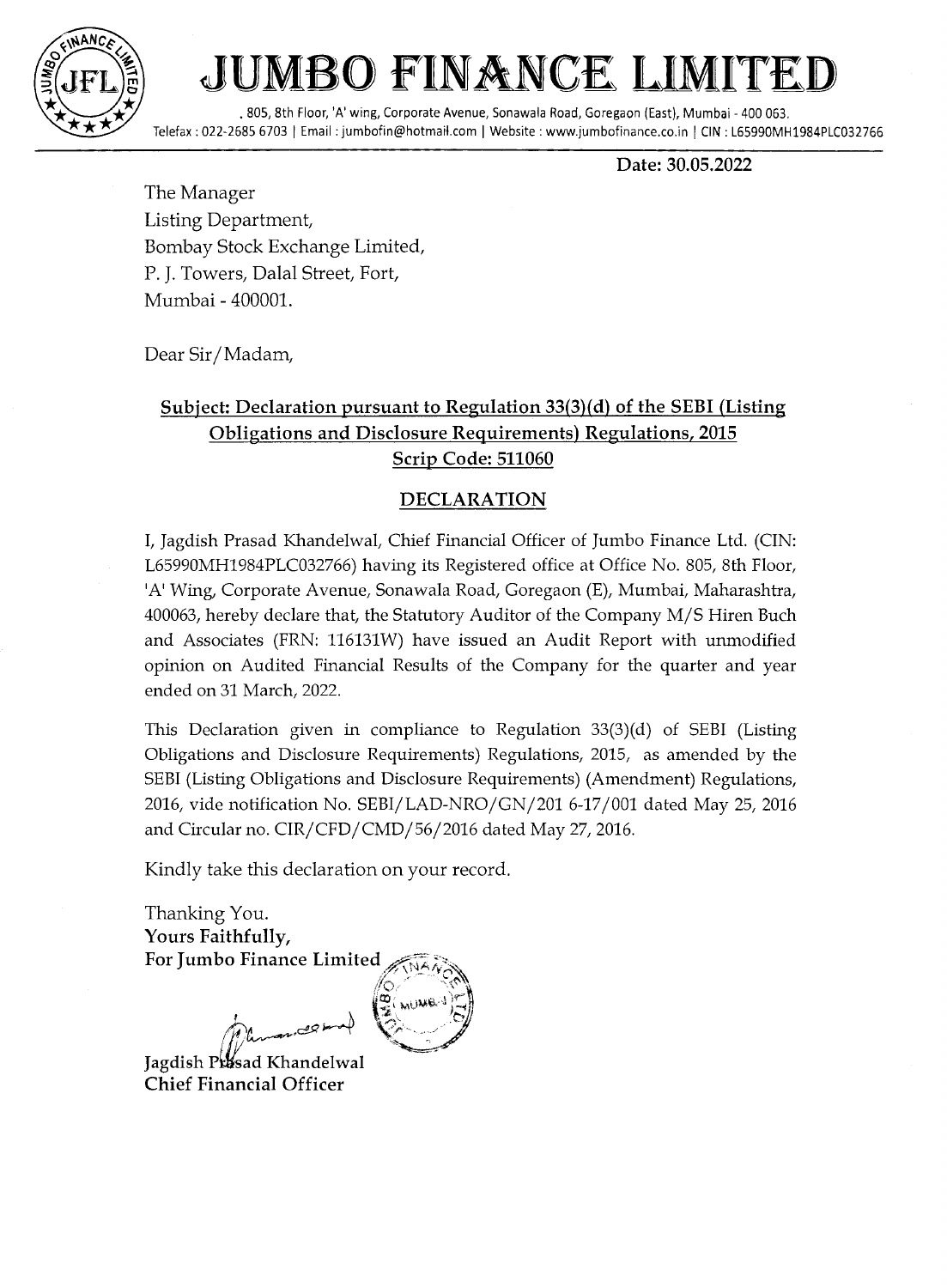

### **Hiren Buch Associates**

**Chartered Accountants FRN: 116131W** 

Independent Auditor's Report on the Quarterly and year to date Audited Financial Results of the Company Pursuant to the Regulation 33 and 52 of the SEBI (Listing **Obligations and Disclosure Requirements) Regulations, 2015 (as amended)** 

To. The Board of Directors of **Jumbo Financial Limited** 

### **Report on the audit of the Financial Results**

### Opinion

We have audited the accompanying statement of financial results of Jumbo Financial Limited ("the Company") for the quarter ended 31 March 2022 and the year to date results for the period from 1<sup>st</sup>April 2021 to 31<sup>St</sup> March 2022 ("the Statement"), being submitted by the Company pursuant to the requirements of Regulation 33 and 52 of the SEBI (Listing Obligations and Disclosure Requirements) Regulations, 2015, as amended ("Listing Regulations").

In our opinion and to the best of our information and according to the explanations given to us, the aforesaid Statement:

- $\mathbf{i}$ . is presented in accordance with the requirements of Regulation 33 of the Listing Regulations in this regard; and
- give a true and fair view in conformity with the recognition and measurement principles ii. laid down in the applicable Indian accounting standards ("Ind AS"), RBI guidelines and other accounting principles generally accepted in India, of the net profit and other comprehensive income and other financial information for the quarter ended 31<sup>st</sup> March 2022 and the year to date results for the period from 1<sup>st</sup> April 2021 to 31<sup>st</sup> March 2022.

#### **Basis for Opinion**

We conducted our audit in accordance with the Standards on Auditing ("SAs") specified under section 143(10) of the Companies Act, 2013 ("the Act"). Our responsibilities under those SAs are further described in the Auditor's Responsibilities for the Audit of the Financial Results section of our report. We are independent of the Company in accordance with the Code of Ethics issued by the Institute of Chartered Accountants of India together with the ethical requirements that are relevant to our audit of the financial statements under the provisions of the Act and the rules thereunder, and we have fulfilled our other ethical responsibilities in accordance with these requirements and the ICAI's Code of Ethics. We believe that the audit evidence obtained by us is sufficient and appropriate to provide a basis for our opinion.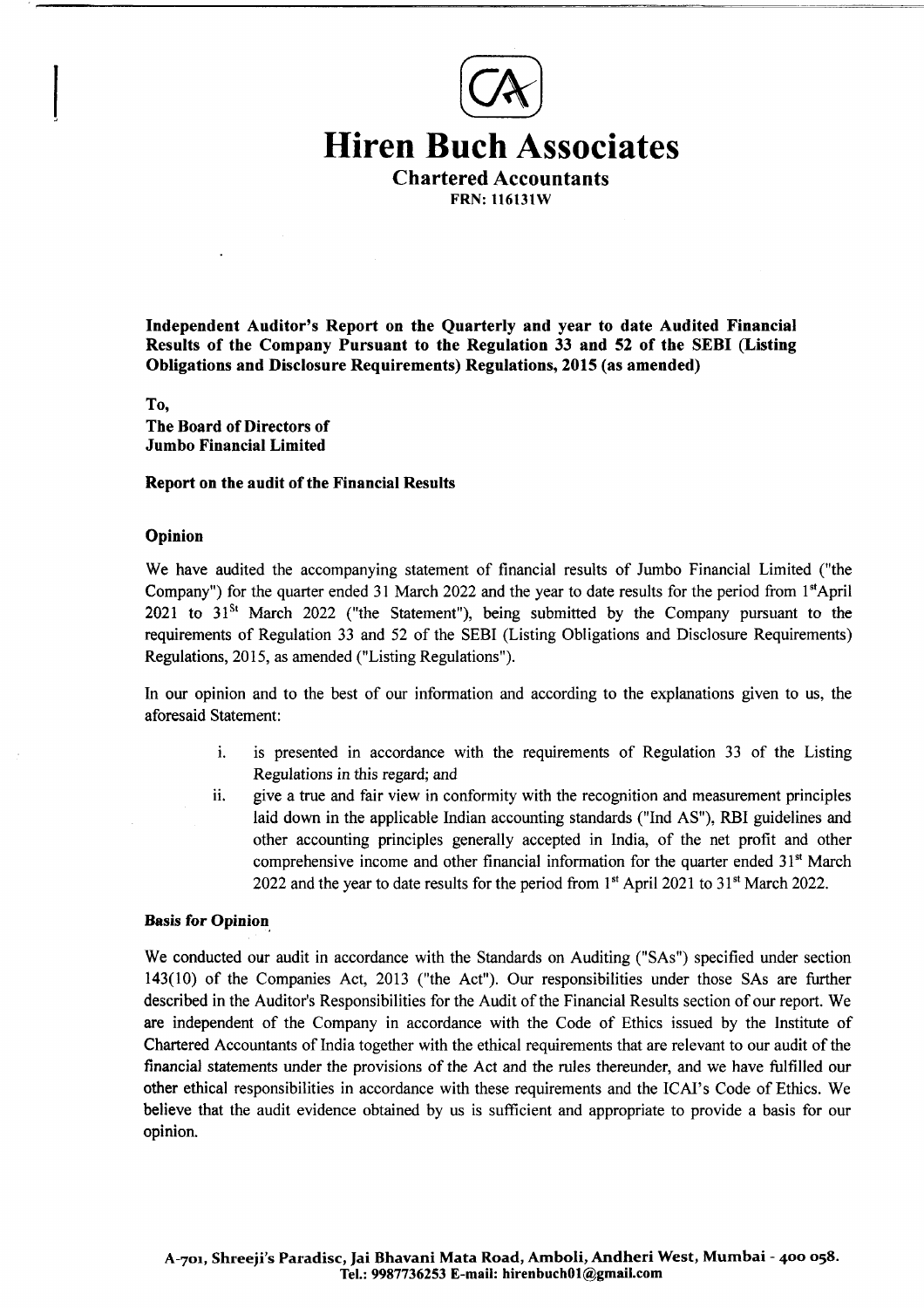#### Management's and Board's Responsibilities for the Financial Results

The Statement has been prepared on the basis of the annual financial statements. The Company's Management and Board of Directors are responsible for the preparation and presentation of the Statement that gives a true and fair view of the net profit and other comprehensive income and other financial information in accordance with the recognition and measurement principles laid down in Ind AS, prescribed under Section 133 of the Act, read with relevant rules issued thereunder and other accounting principles generally accepted in India and in compliance with Regulation 33 of the Listing Regulations. This responsibility also includes maintenance of adequate accounting records in accordance with the provisions of the Act for safeguarding the assets of the Company and for preventing and detecting frauds and other irregularities; selection and application of appropriate accounting policies; making judgments and estimates that are reasonable and prudent; and design, implementation of adequate internal financial controls that were operating effectively for ensuring the accuracy and completeness of the accounting records, relevant to the preparation presentation of the Statement that give a true and fair view and are free from material misstatement, whether due to fraud or error.

In preparing the Statement, the Management and Board of Directors are responsible for assessing the Company's ability to continue as a going concern, disclosing, as applicable, matters related to going concern and using the going concern basis of accounting unless the Board of Directors either intends to liquidate the Company or to cease operations, or has no realistic alternative but to do so.

The Board of Directors are also responsible for overseeing the Company's financial reporting process of the company.

### **Auditor's Responsibilities for the Audit of the Financial Results**

Our objectives are to obtain reasonable assurance about whether the Statement as a whole is free from material misstatement, whether due to fraud or error, and to issue an auditor's report that includes our opinion. Reasonable assurance is a high level of assurance but is not a guarantee that an audit conducted in accordance with SAs will always detect a material misstatement when it exists Misstatements can arise from fraud or error and are considered material if, individually or in the aggregate, they could reasonably be expected to influence the economic decisions of users taken on the basis of the Statement.

As part of an audit in accordance with SAs, we exercise professional judgment and maintain professional skepticism throughout the audit. We also:

Identify and assess the risks of material misstatement of the Statement, whether due to fraud or error, design and perform audit procedures responsive to those risks, and obtain audit evidence that is sufficient and appropriate to provide a basis for our opinion. The risk of not detecting a material misstatement resulting from fraud is higher than for one resulting from error, as fraud may involve collusion, forgery, intentional omissions misrepresentations, or the override of internal control.

Obtain an understanding of internal control relevant to the audit in order to design audit procedures that are appropriate in the circumstances. Under Section  $143(3)(i)$  of the act, we are also responsible for expressing our opinion through a separate report on the complete set of Statement on whether the Company has adequate internal financial controls with reference to financial statements in place and the operating effectiveness of such controls.